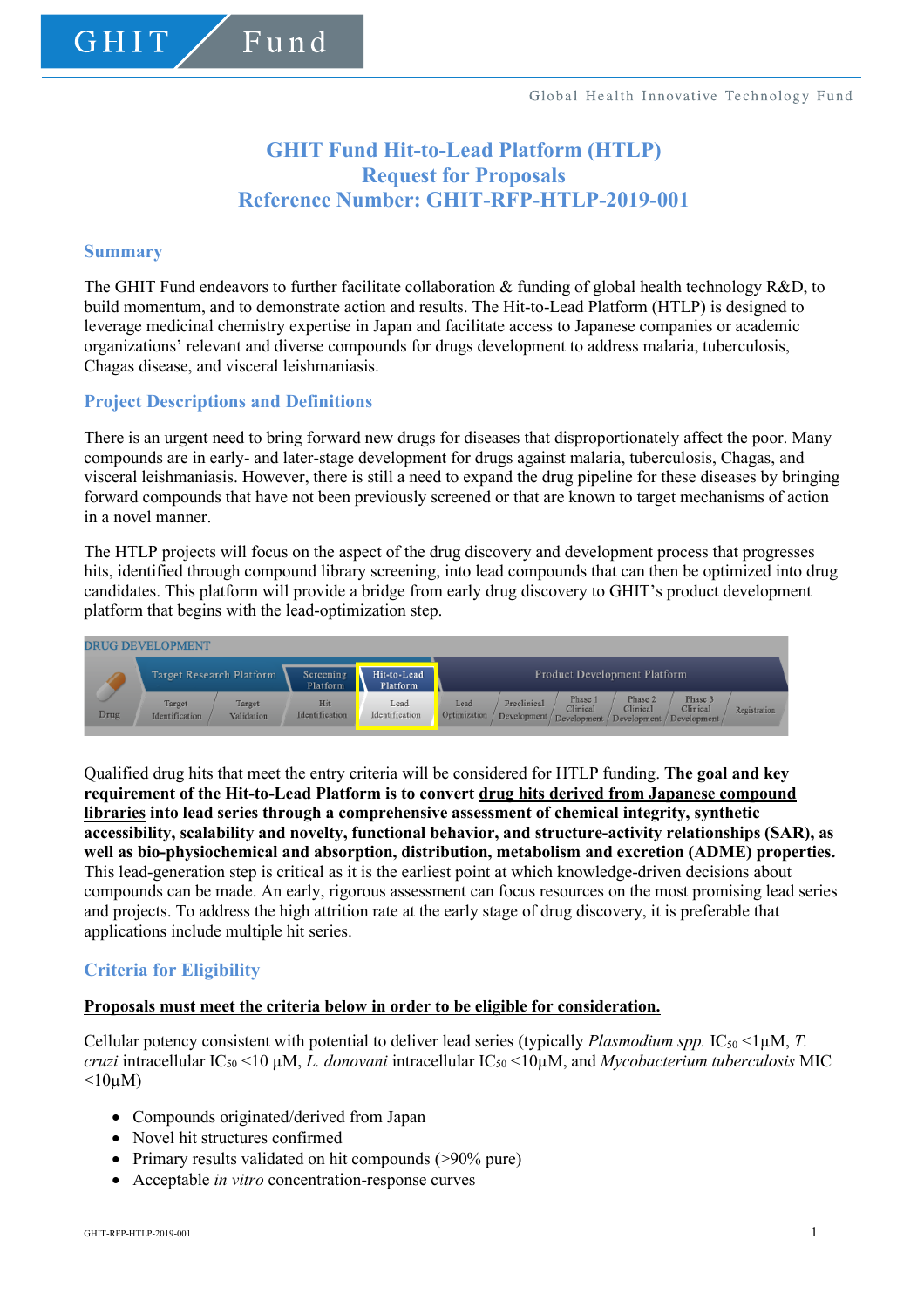• Preliminary SAR with existing analogues

Fund

- Progressable chemotypes
- $>10$ -fold selectivity for cytotoxicity using a mammalian cell line (e.g. HepG2)
- Adequate selectivity in counter  $assay(s)$
- No blocking intellectual property (IP)
- No major synthesis or formulation issues anticipated

# **Project Outcomes**

### **Generic criteria**

GHIT

- TPP (Target Product Profile)/TCP (Target Candidate Profile) defined
- Acceptable *in vitro* potency. Oral efficacy in appropriate disease model (see below)
- Potential to deliver compounds with sufficient potency and favorable physicochemical properties (i.e., tractable SAR and structure liability relationships) with properties within the series within 10 fold of the TCP/ TPP
- Synthetic chemistry amenable to rapid series expansion preferred
- $\bullet$  >10 fold selectivity with respect to cytotoxicity
- Acceptable physicochemical properties (typically solubility in PBS >10µM, acceptable lipophilicity)
- Manageable ADME/Toxicity profile (liver microsome stability, plasma binding, permeability, CYP inhibition, hERG inhibition and, typically, secondary pharmacology selectivity profile)
- Oral bioavailability in rodents demonstrated  $(> 25\%)$
- No known toxicophores or undesirable reactive groups and no chemical feature with a liability associated with the pharmacophore; however, if required for biological activity, some indication that its toxicity can be managed
- No acute toxicity from in vivo efficacy studies
- Liabilities of the series understood and a rationale generated for why they can be overcome in the subsequent optimization phase
- No apparent IP obstacles for progression of this series

### **Malaria**

- *In vitro* potency against wild type and resistant strains within 10 fold of Target Candidate Profile (TCP)
- Frontrunners tested across the entire malaria life-cycle and specialist mechanistic assays so series' profile and potential for each TCP understood
- In vivo efficacy criteria:
	- $\checkmark$  Blood stages (TCP1 and TCP2): Observed parasite clearance in a *P. falciparum* infected SCID mouse model when given orally:  $ED_{90} < 50$ mg/kg
	- ü Anti-relapse (TCP3a): no *in vivo* criteria demonstrated anti-hypnozoite activity *in vitro*
	- ü Transmission-blocking (TCP3b): Potency in functional gametocyte assay (gamete formation) in a similar range to the *in vitro* asexual blood stage potency
	- $\checkmark$  Chemoprotection (TCP4): Efficacy in a prophylaxis model of malaria; ED<sub>90</sub><50mg/kg

\*For more information regarding TCPs and TPPs, please refer to the following URL: https://www.mmv.org/research-development/information-scientists/target-product-profiles-target-candidateprofiles

### **Tuberculosis**

- Good *in vitro* activity against replicating and preferably also non-replicating *M. tuberculosis* (MIC under aerobic conditions (MABA) $\leq$   $\mu$ M and/ or under anaerobic conditions (LORA) $\leq$ 20  $\mu$ M)
- Bactericidal activity preferred
- Preliminary indication of safety and efficacy demonstrated in mice (greater than 0.5 log CFU reduction at doses equal to or less than 400 mg/kg in a mouse acute infection model)
- No cross resistance with existing TB drugs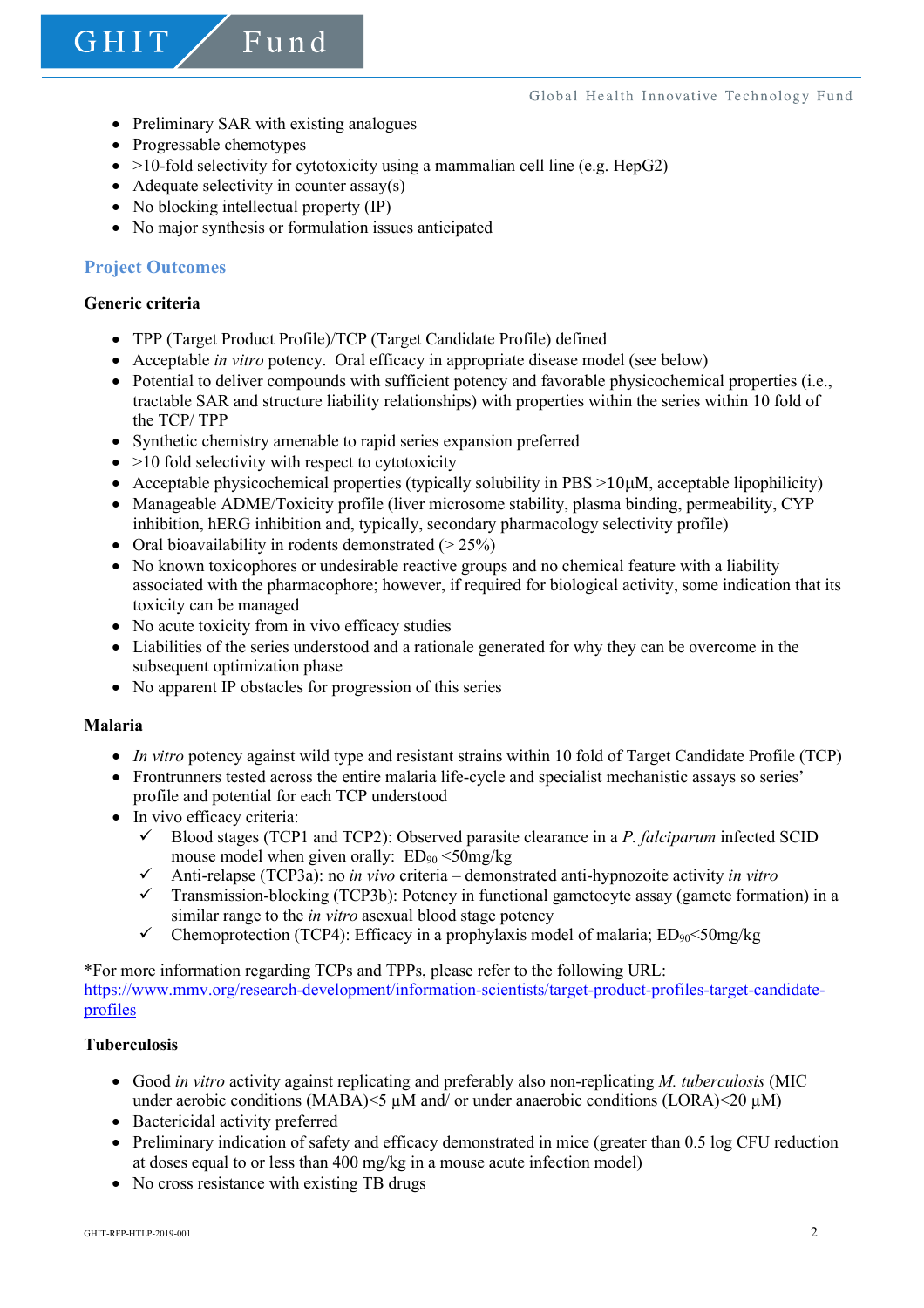GHIT

• *In vitro* potency within 10 fold of TPP

 $F$ und

• Acute mouse model of Chagas disease: 80% parasitaemia reduction or no parasites detected at the end of treatment and an increase in life span (10 x 50mg/kg *p.o.*)

#### **Visceral leishmaniasis**

- *In vitro* potency within 10 fold of TPP
- Mouse (or hamster) model (infected with *L. donovani* or *L. infantum*): >70% reduction in liver parasitaemia after 5 x 50mg/kg *p.o. q.d.* or *b.i.d*.

### **Eligible Collaboration Partners**

The GHIT Fund **requires** each HTLP project to have a collaboration with one of the three leading drug development PDPs as a partner: **Medicines for Malaria Venture (MMV)**, **Drugs for Neglected Diseases**  *initiative* **(DND***i***), and the Global Alliance for TB Drug Development (GATB). A partnership with one of the above PDPs needs to have been solidified at the time of ITA and proposal submission.**

There is no set format for a collaborative project. However, it is important that each partner is contributing significantly to the collaboration. For example, an international organization working only with a Japanese contract research organization would not qualify for funding.

The GHIT Fund has data access and product access policies that must be followed by development partners (https://www.ghitfund.org/applyforfunding/accesspolicy/en). All partners to the partnership will need to sign an agreement with the GHIT Fund that includes access principles (data/ IP and product).

### **Application Process and Instructions**

All correspondence and documents relating to this RFP shall be written in English. The applicant shall bear all costs associated with the preparation and submission of the proposal, including costs associated with proposal development, presentation, and contract and agreement negotiation (unless otherwise noted by the GHIT Fund).

### *Intent to Apply*

Interested applicants must complete the *GHIT-RFP-HTLP-2019-001\_IntentToApply.docx* document and return it by email to HTLPResponse@ghitfund.org by **10:00am Tokyo time on March 1, 2019** (use email subject line: GHIT-RFP-HTLP-2019-001\_Intent to Apply). Please do not submit any other documents to the GHIT Fund other than the Intent to Apply form.

Applicants who submit the *Intent to Apply* document will receive a confirmation email. The GHIT Fund staff will then perform an initial partnership and scope eligibility assessment. **Only eligible applicants will be invited to submit the full proposal and will receive the proposal templates from the GHIT Fund**. In addition, an individual Project ID will be assigned to each eligible proposal.

#### *Proposal Submission*

Eligible applicants are required to submit their completed proposal to HTLPResponse $\omega$ ghitfund.org by **10:00am Tokyo time on April 1, 2019** (use email subject line: [Project ID] GHIT-RFP-HTLP-2019- 001\_Proposal). Applicants who successfully submit their proposal document will receive a confirmation email. Proposals may not be modified after the submission due date (unless applicants receive the request from the GHIT Fund).

Proposals must be reviewed and approved by all the collaboration partners who are participating in the project prior to submission. The *Collaboration Partners' Approval* form (*Collaboration\_Partners'\_Approval.docx*)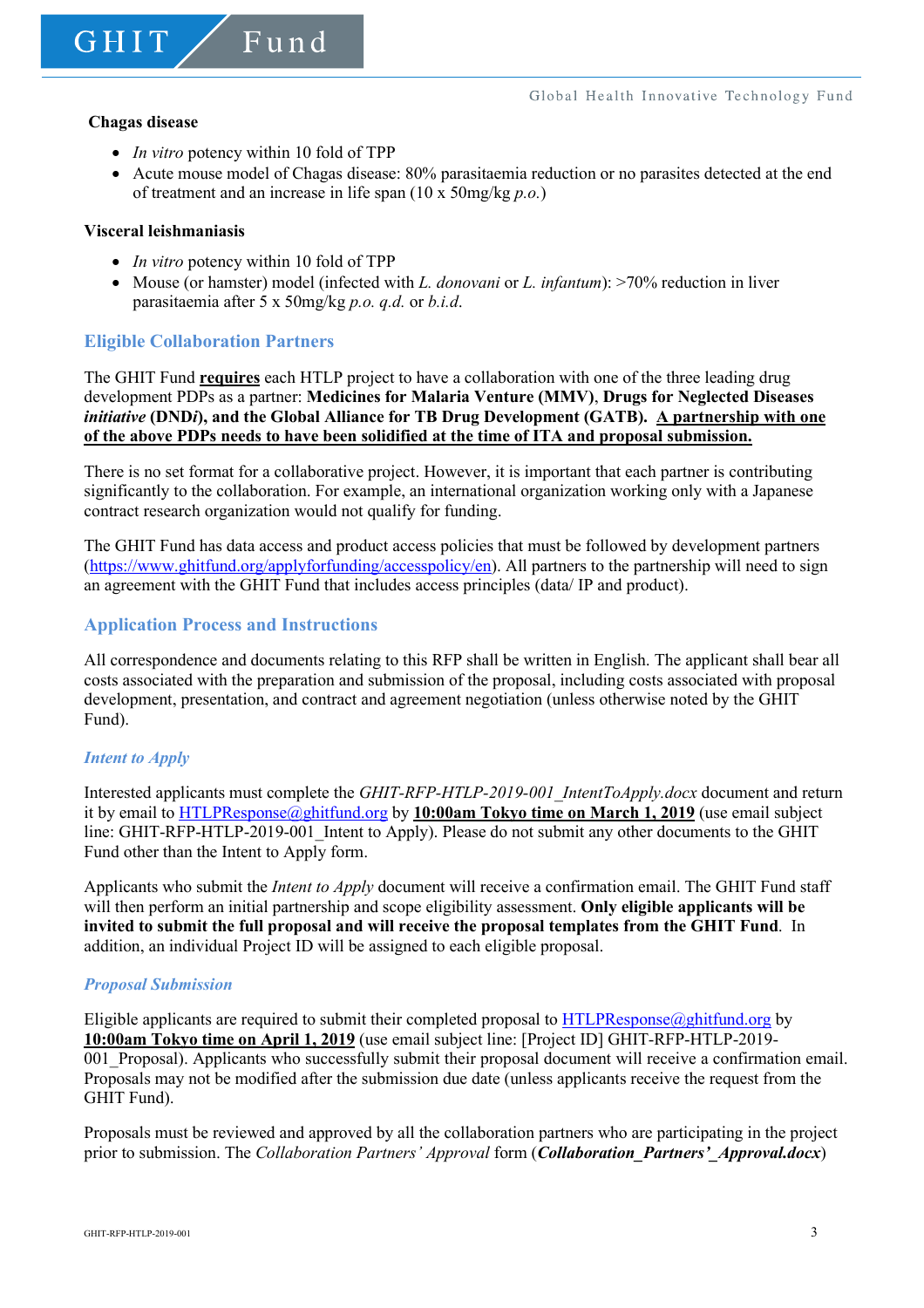must be signed by all the collaboration partners and a PDF copy must be submitted along with other proposal documents.

The GHIT Fund may, at its own discretion, extend the closing date by notifying applicants. Proposals received after the closing date for submission without prior agreement will be ineligible for consideration, but may be resubmitted in response to future RFPs.

### *RFP Questions*

GHIT

Prospective applicants may also submit RFP questions to HTLPResponse@ghitfund.org until **10:00am Tokyo time on March 25, 2019** (please use email subject line: **GHIT-RFP-HTLP-2019-001\_Questions**). Please note that it may take time for the GHIT Fund Management Team to respond to your inquiries, so make sure to address your questions well in advance of the submission deadlines. A Frequently Asked Questions (FAQ) page is also available on the GHIT Fund website for reference: https://www.ghitfund.org/applyforfunding/investmentfaq/en.

### **Proposal Evaluation**

### *Preliminary Examination of Proposals*

Proposals will initially be examined to determine whether the:

Fund

- Partnership meets the GHIT Fund eligibility criteria
- Project objectives are aligned with the RFP-specified scope
- Proposal is complete and addresses all required content

GHIT Fund staff may ask clarifying questions or request additional information, as needed, to qualify proposals for evaluation.

#### *Technical Evaluation*

All eligible proposals will be evaluated based on the following criteria by the External Panel including Japanese and non-Japanese panels, which is comprised of several experts in the discovery and development of global health technologies, each of whom possesses the experience to objectively evaluate the proposal content.

- Scientific and technical merit (e.g., sound approach and methodology, level of innovation, overall quality and comprehensiveness)
- Potential Impact (e.g., how it will address a global health priority)
- Partnership and project management (e.g., collaboration capabilities and expertise, project history and performance, risk management, budget)

If a proposal has already been deemed technically or scientifically sound and aligned with global health needs by an established independent scientific or technical advisory committee (such as those established by PDPs), the partnership is expected to include a summary of the outcome of that review in their proposal submission.

After the review process, the External Panel will provide funding recommendations to the HTLP Sub-Committee, which is comprised of selected GHIT Selection Committee members, who review and approve funding recommendations.

Please note that the GHIT Fund Management Team does not have influence, authority, or decision power on the review and evaluation, funding recommendations, and award or non-award decisions of submitted proposals by the Expert Panel, Selection Committee, Sub-Committee, and the Board of Directors. In addition, submission of the Intent to Apply form and proposal documents to the GHIT Fund does not guarantee an automatic funding approval for your proposal.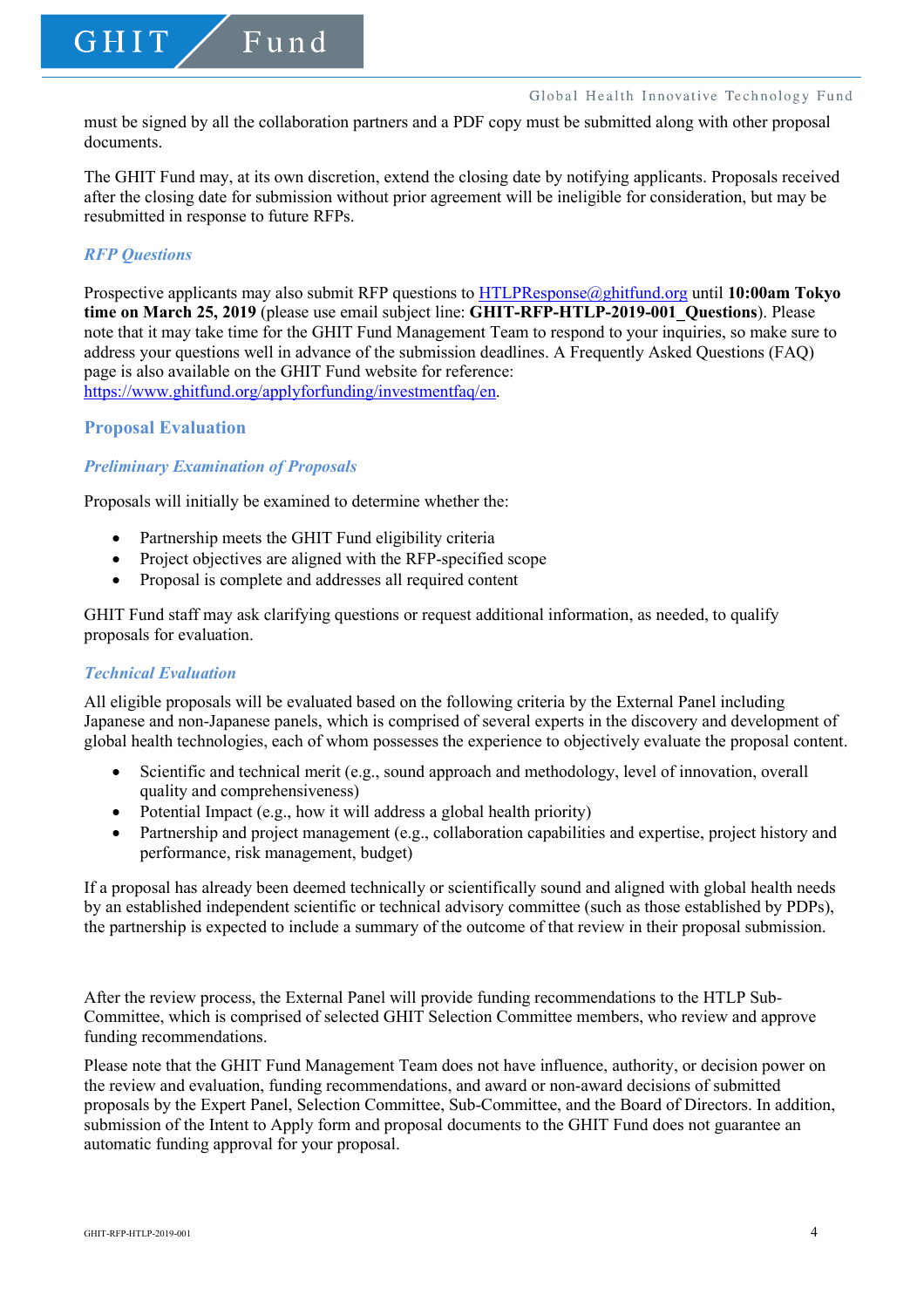# **Award Administration and Conditions**

GHIT

Fund

After the HTLP Sub-Committee approval, the GHIT Fund will notify applicants of the award decision by email. **Please note that GHIT Fund is not able to provide formal feedback to applicants receiving a nonaward decision.**

If the proposal is selected and the applicant receives an award notification, all partners are required to sign the Investment Agreement with the GHIT Fund and also submit a collaboration partners' contractual agreement which clearly defines the roles and responsibilities of all collaboration partners, within one month from award notification. Please be aware that the award may be void if this condition is not met.

Applicants are required to identify the designated development partner (investment recipient) and all other collaboration partners. The designated development partner will be responsible for the performance of all its collaborating partners. A representative of the designated development partner will serve as the main GHIT Fund point of contact and will be responsible for all GHIT Fund discussions and negotiations.

### **Investments will be awarded for a period of up to two years and reflecting the agreed activities and conditions based on the award notification from the GHIT Fund. The funding allocation will be milestone-based.** The GHIT Fund has the right to terminate the Investment Agreement if, but not limited to:

- The partnership disbands prior to satisfying its investment project obligations
- The progress of work is such that the obligations undertaken by the partnership will not be fulfilled
- The partnership fails to meet the milestones or goals specified in the investment agreement

If an investment contract is terminated, the GHIT Fund reserves the right to cancel future payments, reclaim paid funds, or mandate that paid funds be redirected to other charitable activities. In lieu of termination, the GHIT Fund may choose to renegotiate the terms of the existing Investment Agreement.

### **Data Access Policy**

The aim of our Data Access Policy is to articulate the principles that promote the transparency of and accessibility to data related to the safety and efficacy of healthcare technologies. This policy and its principles apply to data generated through activities primarily funded by the GHIT Fund, including but not limited to, those related to the discovery, development, and/or delivery of healthcare technologies.

All data and its processes for access will be transparent and clearly defined with the aim to ensure data quality, security, and equitable access. All data and findings will be disclosed in a broad and prompt manner in order to optimize prospects for the translation of findings in the global advancement of new healthcare technologies. Grantees should utilize public-access repositories and, if unavailable, should use alternatives for access that can ensure the transmission of new scientific findings to the larger research and development community globally.

Respect must be given to individuals and communities from or about whom data are collected. Respect must also be given to all matters of confidentiality and attribution as they pertain to researchers, evaluators, and their collaborators. Confidentiality and respect for such should be fully recognized where necessary or required by law or regulation.

Any and all existing data and findings owned by a grantee at the initiation of a project, including but not limited to information, know-how or intellectual property, will remain that of the original holder. The original holder may share, assign, or license their rights to a third party.

Ownership of any and all data and findings that is obtained or created through activities funded by the GHIT Fund and that can be applied for any intellectual property rights will be discussed and negotiated between participants and/or grantees of a project. All final agreements shall be in alignment with the licensing and pricing principles outlined below.